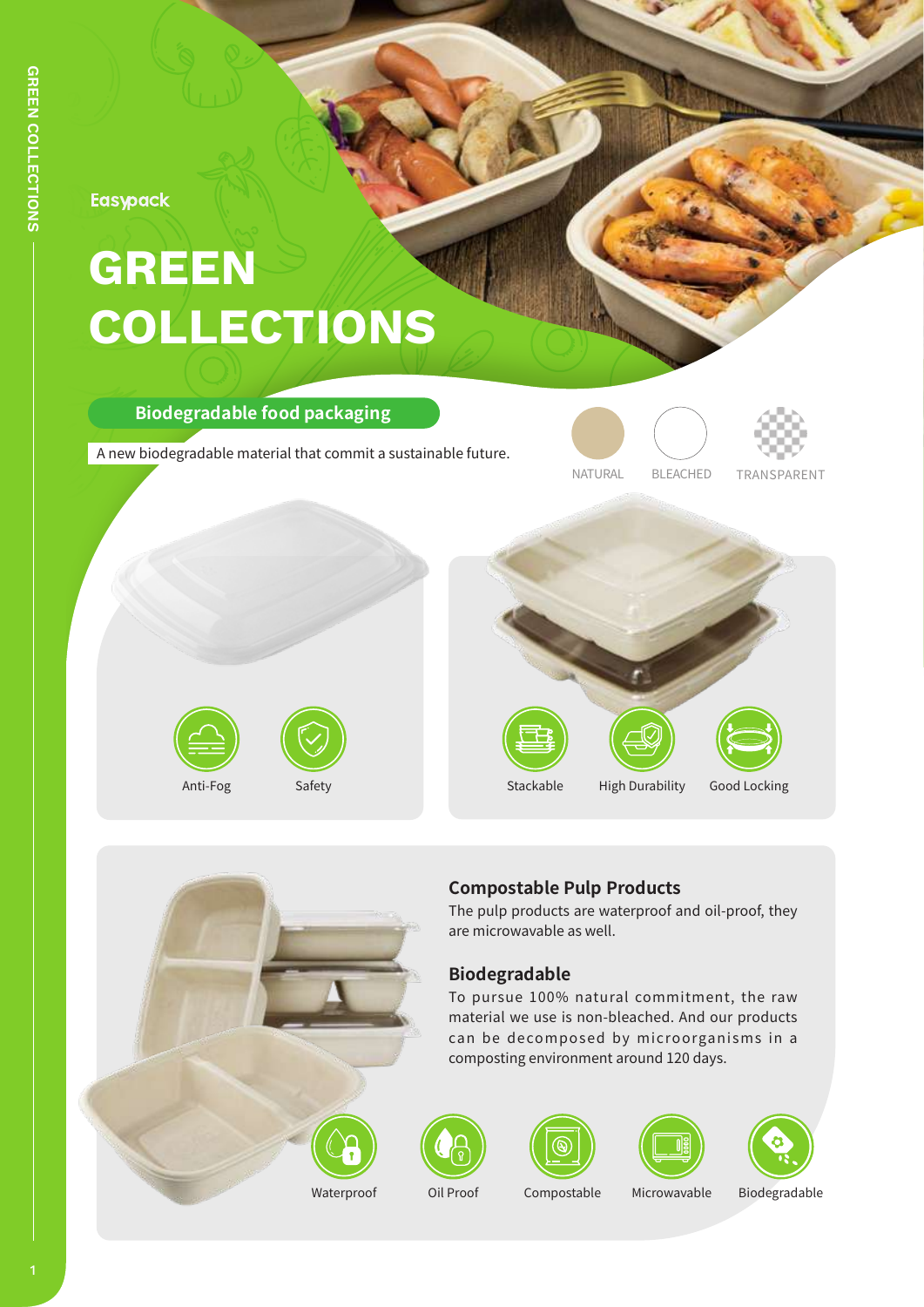

| <b>Item</b> | <b>Material</b>                  | <b>Description</b> | <b>Product Size (mm)</b>                                     | Packing (ctn)      |
|-------------|----------------------------------|--------------------|--------------------------------------------------------------|--------------------|
| CB24        | l id : PFT<br>Base: Natural Pulp | 24 oz              | 220 x 220 x 22<br>215.5 x 215.5 x 38                         | 300 pcs<br>300 pcs |
| CB32        | Lid : PET<br>Base: Natural Pulp  | 32 oz              | $220 \times 220 \times 22$<br>$215.5 \times 215.5 \times 47$ | 300 pcs<br>300 pcs |
| CB48        | Lid : PET<br>Base: Natural Pulp  | 48 oz              | $220 \times 220 \times 22$<br>215.5 x 215.5 x 61             | 300 pcs<br>300 pcs |







CR24 CR32

| <b>Item</b>      | <b>Material</b>                 | <b>Description</b> | <b>Product Size (mm)</b>            | Packing (ctn)      |
|------------------|---------------------------------|--------------------|-------------------------------------|--------------------|
| CR <sub>24</sub> | Lid : PET<br>Base: Natural Pulp | $24 \text{ oz}$    | $\emptyset$ 221 x 26<br>Ø207.5 x 45 | 300 pcs<br>300 pcs |
| <b>CR32</b>      | lid : PFT<br>Base: Natural Pulp | 32 oz              | $Ø221 \times 26$<br>Ø207.5 x 59     | 300 pcs<br>300 pcs |



| <b>Item</b> | <b>Material</b>                 | <b>Description</b> | <b>Product Size (mm)</b>                       | Packing (ctn)      |
|-------------|---------------------------------|--------------------|------------------------------------------------|--------------------|
| $CP-16$     | I id: PFT<br>Base: Natural Pulp | 16 oz              | 185 x 185 x 31.6<br>$180 \times 180 \times 40$ | 300 pcs<br>300 pcs |
| $CP-24$     | I id: PFT<br>Base: Natural Pulp | 24 oz              | 185 x 185 x 31.6<br>180 x 180 x 54             | 300 pcs<br>300 pcs |
| $CP-32$     | Lid: PET<br>Base: Natural Pulp  | 32 oz              | 185 x 185 x 31.6<br>180 x 180 x 70             | 300 pcs<br>300 pcs |
| $CP-42$     | Lid: PET<br>Base: Natural Pulp  | 42 oz              | 185 x 185 x 31.6<br>180 x 180 x 90             | 300 pcs<br>300 pcs |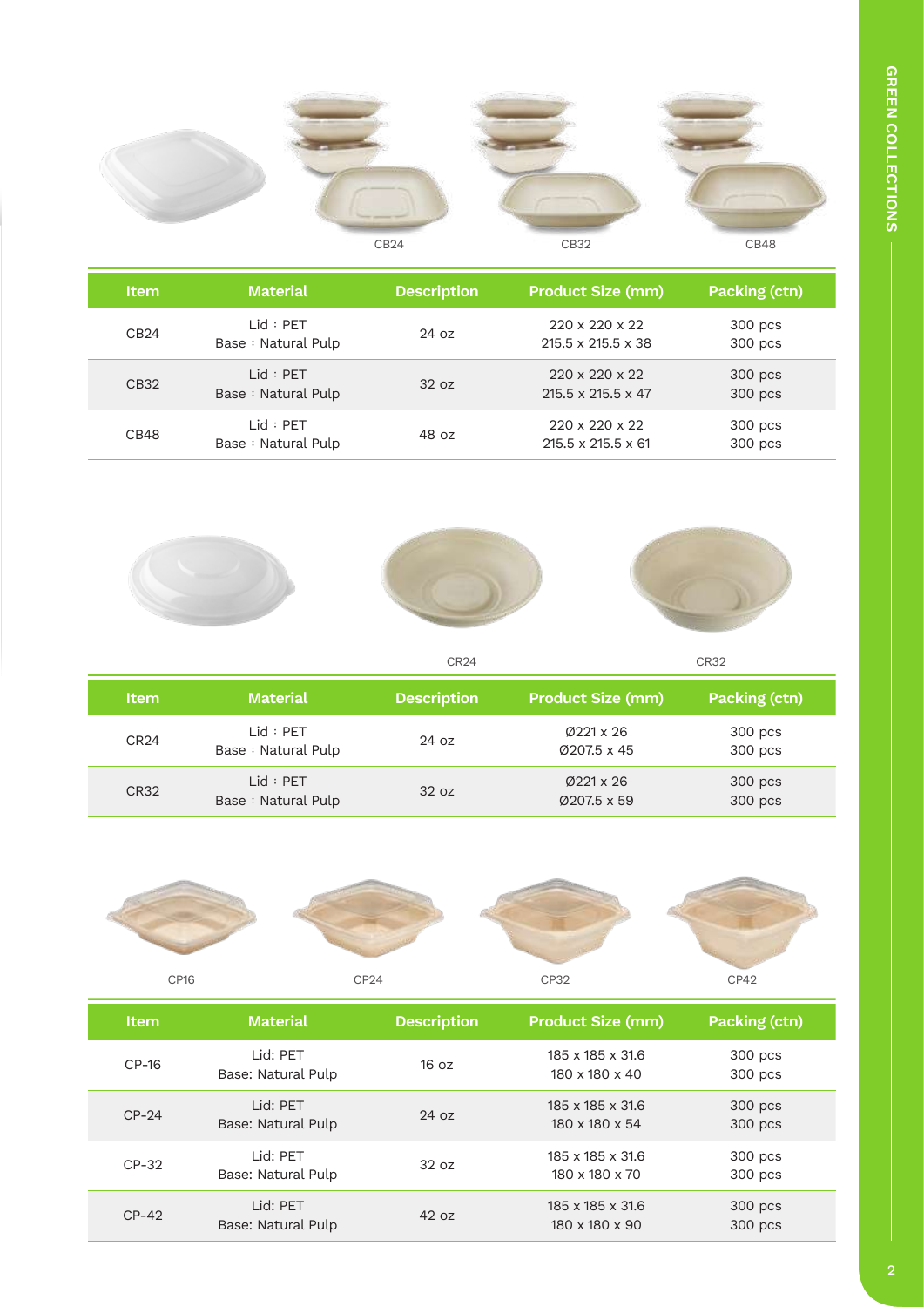

| <b>Item</b> | <b>Material</b>    | <b>Description</b> | <b>Product Size (mm)</b> | Packing (ctn) |
|-------------|--------------------|--------------------|--------------------------|---------------|
| CJ305       | Lid: PET           | 4 comp             | 241 x 193 x 19           | 300 pcs       |
|             | Base: Natural Pulp | bento box          | 238 x 190 x 34.5         | 300 pcs       |
| CJ3062      | Lid: PET           | 5 comp             | 271 x 211 x 19           | 300 pcs       |
|             | Base: Natural Pulp | bento box          | 268 x 208 x 36           | 300 pcs       |



| <b>Item</b> | <b>Material</b>    | <b>Description</b> | <b>Product Size (mm)</b>         | Packing (ctn) |
|-------------|--------------------|--------------------|----------------------------------|---------------|
| CS1000      | Lid: PFT           | 1000ml             | 208 x 208 x 30.5                 | 300 pcs       |
|             | Base: Natural Pulp | (About 33oz)       | $203 \times 203 \times 42$       | 300 pcs       |
| CS1000-2    | I id: PFT          | 1000m              | $208 \times 208 \times 30.5$     | 300 pcs       |
|             | Base: Natural Pulp | (About 33oz)       | 203 x 203 x 46.5                 | 300 pcs       |
| CS1000-3    | Lid: PET           | 1000ml             | 208 x 208 x 30.5                 | 300 pcs       |
|             | Base: Natural Pulp | (About 33oz)       | $203 \times 203 \times 46.5$     | 300 pcs       |
| CS1400      | I id: PFT          | 1400ml             | $231.5 \times 231.5 \times 30.5$ | 300 pcs       |
|             | Base: Natural Pulp | (About 47oz)       | 228 x 228 x 45                   | 300 pcs       |
| CS1400-3    | Lid: PET           | 1400ml             | $231.5 \times 231.5 \times 30.5$ | 300 pcs       |
|             | Base: Natural Pulp | (About 47oz)       | 228 x 228 x 45                   | 300 pcs       |

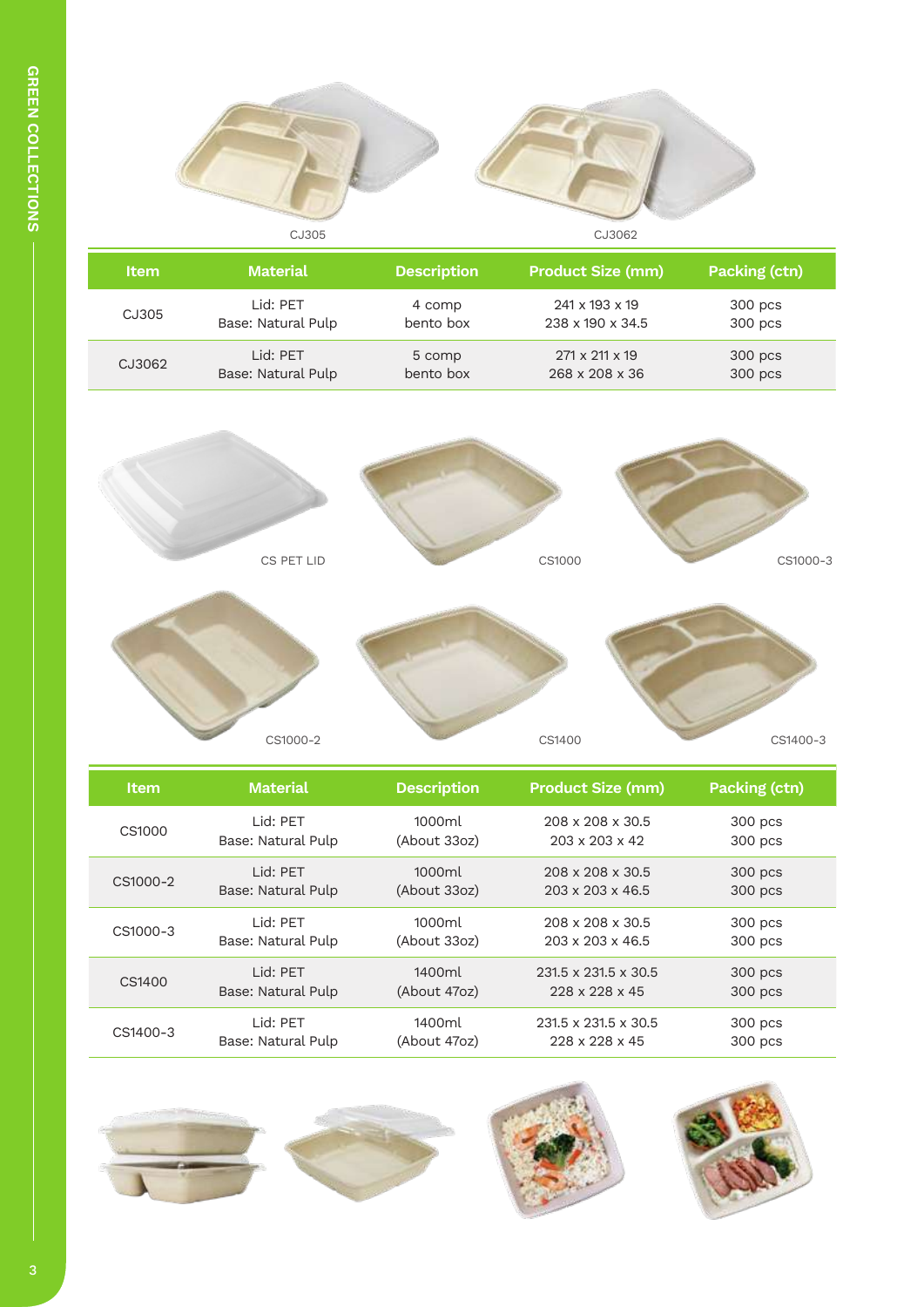

| ltem.     | <b>Material</b> | <b>Description</b> | <b>Product Size (mm)</b> | <b>Packing (ctn)</b> |
|-----------|-----------------|--------------------|--------------------------|----------------------|
|           |                 | 1000ml             | 331 x 237 x 55           | 300 pcs              |
| CRC1000-2 | Natural Pulp    | (About 33 oz)      | (Open fold)              | 300 pcs              |





CR PULP LID



CR1000

| <b>Item</b> | <b>Material</b>    | <b>Description</b>  | <b>Product Size (mm)</b>     | Packing (ctn) |
|-------------|--------------------|---------------------|------------------------------|---------------|
| CR750       | Lid: PET/PULP      | 750 ml              | $228 \times 165 \times 26$   | 300 pcs       |
|             | Base: Natural Pulp | $(A$ bout 25 oz $)$ | $223 \times 160 \times 41$   | 300 pcs       |
| CR900-2     | Lid: PET/PULP      | $900 \mathrm{ml}$   | $228 \times 165 \times 26$   | 300 pcs       |
|             | Base: Natural Pulp | $(A$ bout 30 oz $)$ | 223 x 160 x 47.5             | 300 pcs       |
| CR1000      | Lid : PET/PULP     | $1000 \mathrm{m}$   | $228 \times 165 \times 26$   | 300 pcs       |
|             | Base: Natural Pulp | (About 33 oz)       | $223 \times 160 \times 48.5$ | 300 pcs       |
| CR1400      | Lid: PET/PULP      | 1400ml              | $228 \times 165 \times 26$   | 300 pcs       |
|             | Base: Natural Pulp | (About 47oz)        | $223 \times 160 \times 68.5$ | 300 pcs       |



CR1400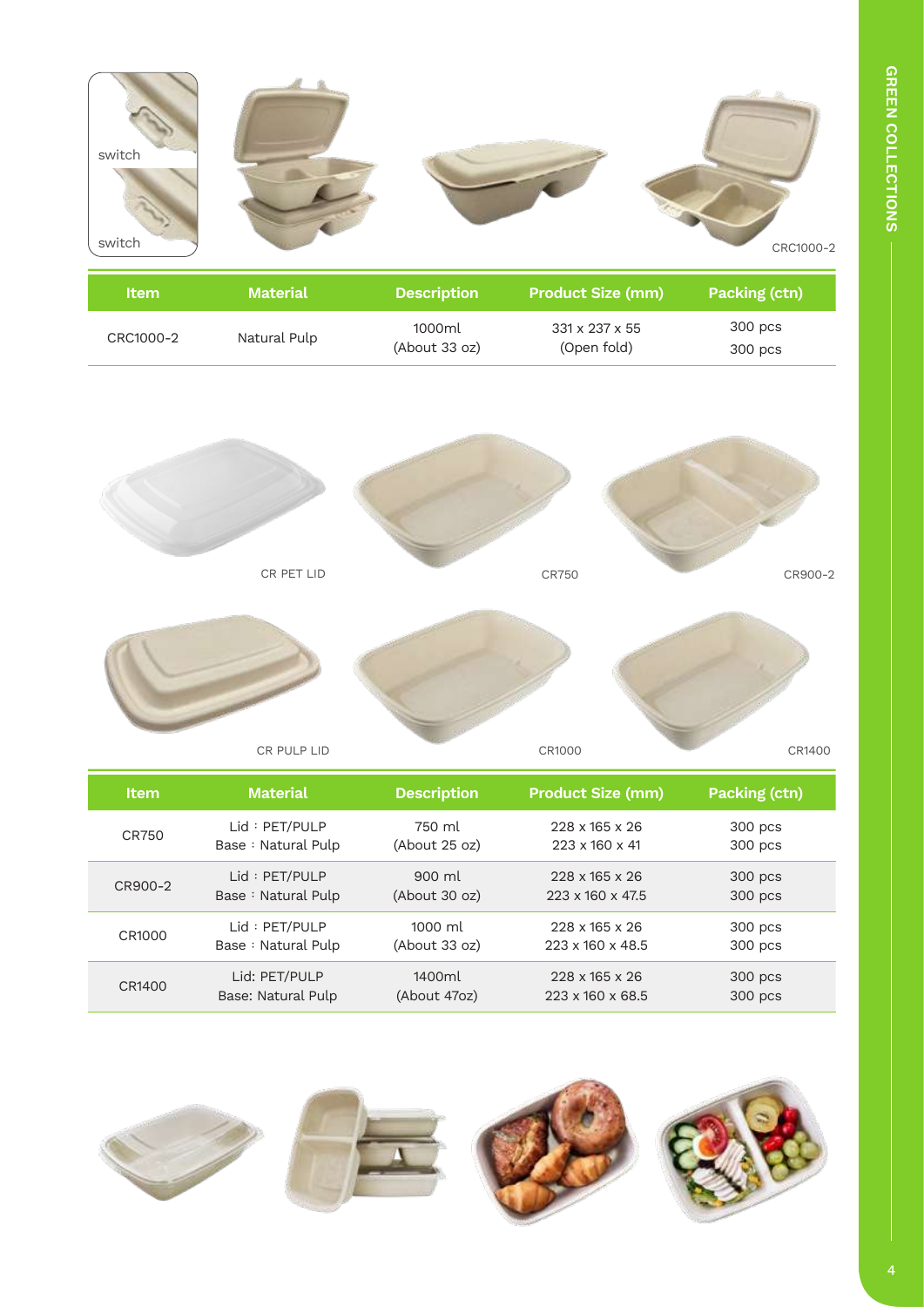

#### **PULP FIBER SUSHI TRAY**

| <b>Item</b>  | <b>Material</b>                 | <b>Description</b> | <b>Product Size (mm)</b>                   | Packing (ctn)      |
|--------------|---------------------------------|--------------------|--------------------------------------------|--------------------|
| <b>BP-01</b> | Lid: PET<br>Base: Natural Pulp  | 4 oz               | 166.5 x 91.8 x 30.5<br>163.8 x 88.8 x 21   | 600 pcs<br>600 pcs |
| $BP-02$      | Lid: PET<br>Base: Natural Pulp  | 6 oz               | $225 \times 95 \times 30$<br>221 x 91 x 22 | 600 pcs<br>600 pcs |
| <b>BP-03</b> | Lid: PET<br>Base: Natural Pulp  | 8 oz               | 168 x 118 x 30<br>165 x 115 x 19.5         | 600 pcs<br>600 pcs |
| <b>BP-05</b> | I id: PFT<br>Base: Natural Pulp | 10 <sub>oz</sub>   | 187.6 x 130.1 x 30<br>184 x 127.5 x 20     | 600 pcs<br>600 pcs |
| <b>BP-07</b> | Lid: PET<br>Base: Natural Pulp  | 15 oz              | 217.4 x 137.4 x 30<br>215 x 135 x 20       | 600 pcs<br>600 pcs |
| <b>BP-09</b> | I id: PFT<br>Base: Natural Pulp | 20 oz              | 240.5 x 148 x 26.5<br>238 x 145 x 23       | 300 pcs<br>300 pcs |





| <b>Item</b> | <b>Material</b>      | <b>Description</b>      | <b>Product Size (mm)</b> | Packing (ctn) |
|-------------|----------------------|-------------------------|--------------------------|---------------|
| EB-0350     | Bagasse Fiber        | 350 ml<br>(About 12 oz) | Ø135 x 48                | $1000$ pcs    |
| EB-0500     | <b>Bagasse Fiber</b> | 500 ml<br>(About 17 oz) | Ø155 x 54                | $1000$ pcs    |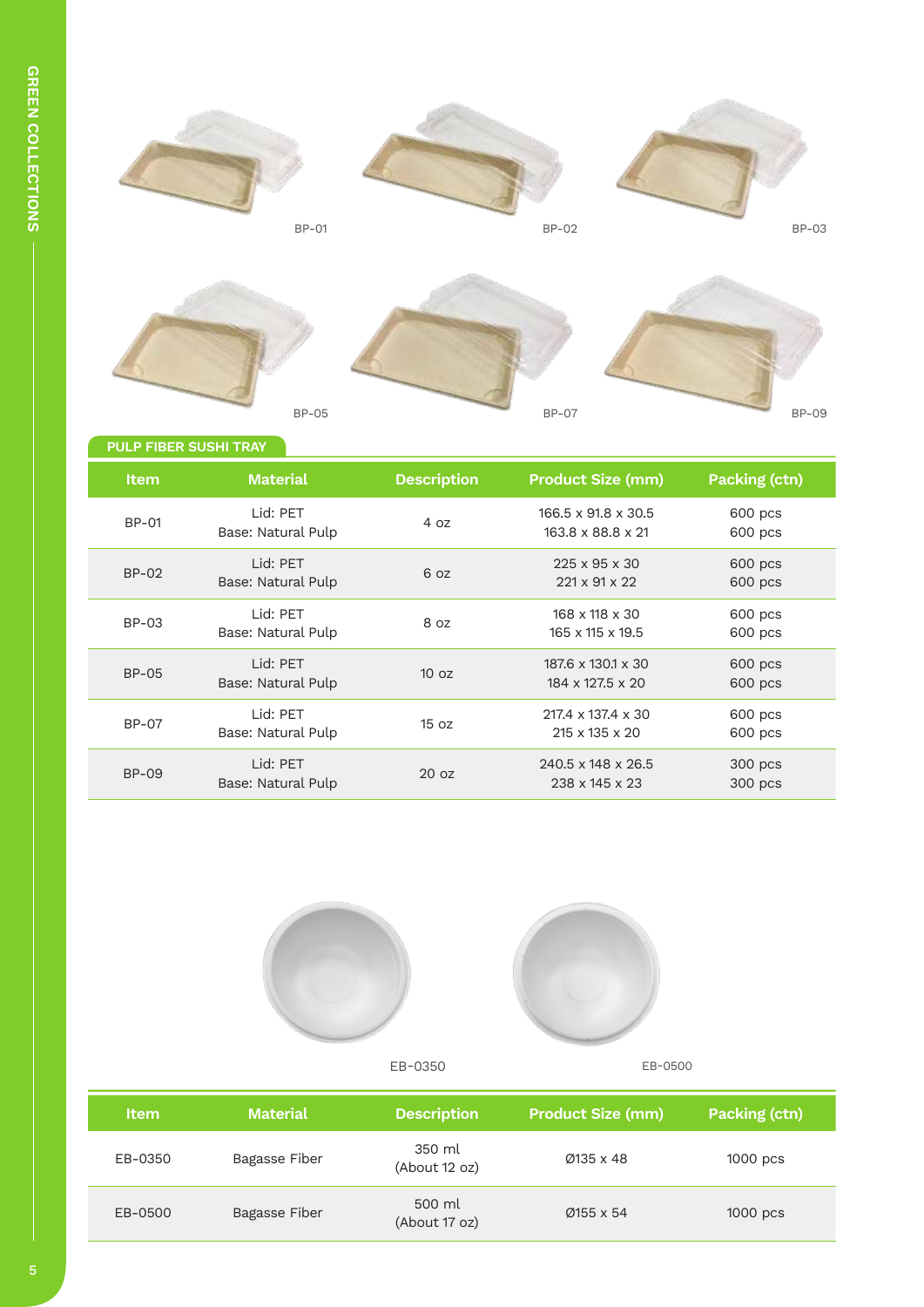

ER-0600



ER-0700



ER-0900



ER-1000

ER-1003

| <b>Item</b> | <b>Material</b>      | <b>Product Size (mm)</b> | <b>Packing (ctn)</b> |
|-------------|----------------------|--------------------------|----------------------|
| ER-0600     | Bagasse Fiber        | $Ø155 \times 14$         | 1000 pcs             |
| ER-0700     | <b>Bagasse Fiber</b> | $Ø173 \times 18$         | 1000 pcs             |
| ER-0900     | Bagasse Fiber        | $Ø226 \times 20$         | 500 pcs              |
| ER-0903     | <b>Bagasse Fiber</b> | $Ø226 \times 20$         | 500 pcs              |
| ER-1000     | Bagasse Fiber        | Ø261 x 20.6              | 500 pcs              |
| ER-1003     | Bagasse Fiber        | $Ø261 \times 25.6$       | 500 pcs              |





| <b>Item</b> | <b>Material</b> | <b>Product Size (mm)</b>   | Packing (ctn) |
|-------------|-----------------|----------------------------|---------------|
| EO-1008     | Bagasse Fiber   | 264 x 200 x 20             | 500 pcs       |
| EO-1310     | Bagasse Fiber   | $320 \times 255 \times 25$ | 500 pcs       |